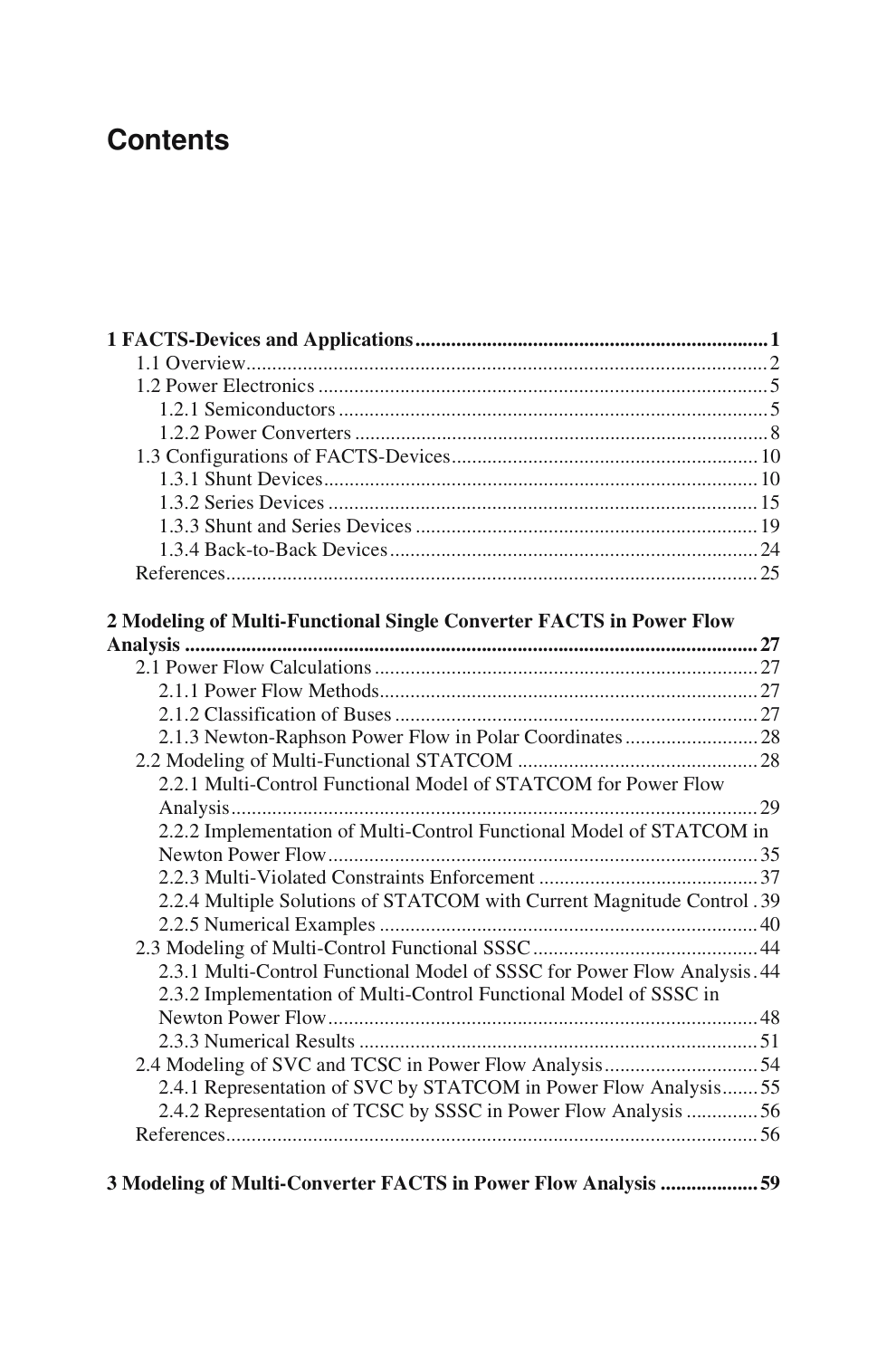| 3.1.1 Advanced UPFC Models for Power Flow Analysis 60                                                                                    |  |
|------------------------------------------------------------------------------------------------------------------------------------------|--|
| 3.1.2 Implementation of Advanced UPFC Model in Newton Power Flow. 66                                                                     |  |
|                                                                                                                                          |  |
| 3.2 Modeling of Multi-Control Functional IPFC and GUPFC  70                                                                              |  |
| 3.2.1 Mathematical Modeling of IPFC in Newton Power Flow under                                                                           |  |
|                                                                                                                                          |  |
| 3.2.2 Mathematical Modeling of GUPFC in Newton Power Flow under                                                                          |  |
|                                                                                                                                          |  |
|                                                                                                                                          |  |
| 3.3 Multi-Terminal Voltage Source Converter Based HVDC  82                                                                               |  |
| 3.3.1 Mathematical Model of M-VSC-HVDC with Converters Co-located in                                                                     |  |
|                                                                                                                                          |  |
| 3.3.2 Generalized M-VSC-HVDC Model with Incorporation of DC                                                                              |  |
|                                                                                                                                          |  |
|                                                                                                                                          |  |
| 3.4 Handling of Small Impedances of FACTS in Power Flow Analysis  95                                                                     |  |
| 3.4.1 Numerical Instability of Voltage Source Converter FACTS Models. 95                                                                 |  |
|                                                                                                                                          |  |
|                                                                                                                                          |  |
|                                                                                                                                          |  |
| 4 Modeling of FACTS-Devices in Optimal Power Flow Analysis  101                                                                          |  |
|                                                                                                                                          |  |
|                                                                                                                                          |  |
| 4.1.2 Comparison of Optimal Power Flow Techniques  102                                                                                   |  |
|                                                                                                                                          |  |
| 4.2 Nonlinear Interior Point Optimal Power Flow Methods 105                                                                              |  |
|                                                                                                                                          |  |
|                                                                                                                                          |  |
| 4.2.3 Formulation of the Nonlinear Interior Point OPF  106                                                                               |  |
| 4.2.4 Implementation of the Nonlinear Interior Point OPF  109                                                                            |  |
| 4.2.5 Solution Procedure for the Nonlinear Interior Point OPF  112                                                                       |  |
|                                                                                                                                          |  |
| 4.3.1 IPFC and GUPFC in Optimal Voltage and Power Flow Control 113                                                                       |  |
| 4.3.2 Operating and Control Constraints of GUPFC 113                                                                                     |  |
| 4.3.3 Incorporation of GUPFC into Nonlinear Interior Point OPF  116                                                                      |  |
| 4.3.4 Modeling of IPFC in Nonlinear Interior Point OPF  121                                                                              |  |
| 4.4 Modeling of Multi-Terminal VSC-HVDC in OPF  123                                                                                      |  |
| 4.4.1 Multi-Terminal VSC-HVDC in Optimal Voltage and Power Flow. 123                                                                     |  |
| 4.4.2 Operating and Control Constraints of the M-VSC-HVDC 123                                                                            |  |
| 4.4.3 Modeling of M-VSC-HVDC in the Nonlinear Interior Point OPF  124                                                                    |  |
| 4.5 Comparison of FACTS-Devices with VSC-HVDC 126                                                                                        |  |
|                                                                                                                                          |  |
|                                                                                                                                          |  |
|                                                                                                                                          |  |
|                                                                                                                                          |  |
| 4.6 Appendix: Derivatives of Nonlinear Interior Point OPF with GUPFC 131<br>4.6.1 First Derivatives of Nonlinear Interior Point OPF  131 |  |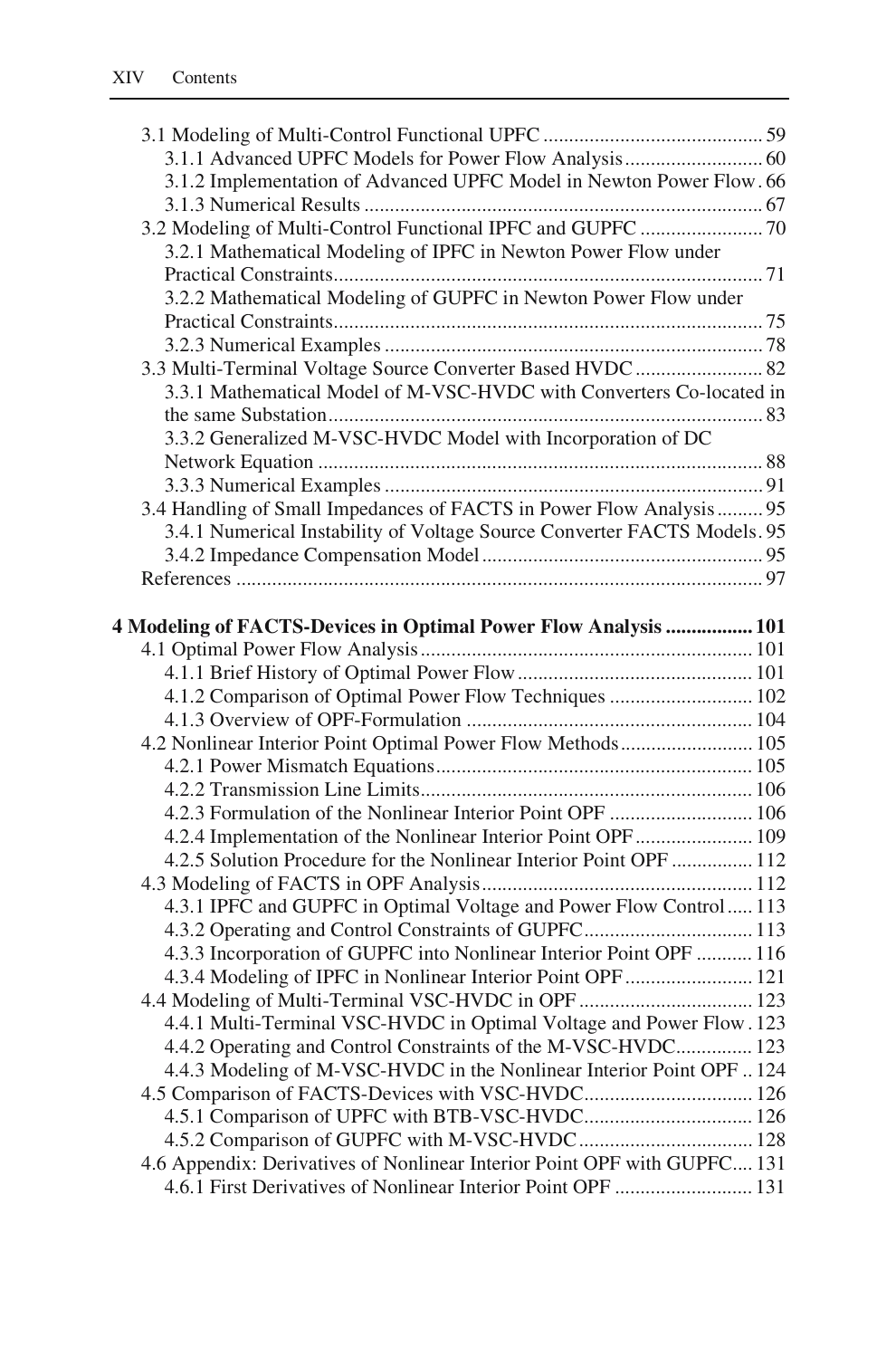| 4.6.2 Second Derivatives of Nonlinear Interior Point OPF  133                                                                                |  |
|----------------------------------------------------------------------------------------------------------------------------------------------|--|
|                                                                                                                                              |  |
| 5 Modeling of FACTS in Three-Phase Power Flow and Three-Phase OPF                                                                            |  |
| 5.1 Three-Phase Newton Power Flow Methods in Rectangular Coordinates 140                                                                     |  |
|                                                                                                                                              |  |
|                                                                                                                                              |  |
| 5.1.3 Power and Voltage Mismatch Equations in Rectangular Coordinates                                                                        |  |
|                                                                                                                                              |  |
| 5.1.4 Formulation of Newton Equations in Rectangular Coordinates  143<br>5.2 Three-Phase Newton Power Flow Methods in Polar Coordinates  149 |  |
|                                                                                                                                              |  |
| 5.2.2 Power and Voltage Mismatch Equations in Polar Coordinates 149                                                                          |  |
| 5.2.3 Formulation of Newton Equations in Polar Coordinates 151                                                                               |  |
| 5.3 SSSC Modeling in Three-Phase Power Flow in Rectangular Coordinates                                                                       |  |
|                                                                                                                                              |  |
| 5.3.1 Three-Phase SSSC Model with Delta/Wye Connected Transformer                                                                            |  |
|                                                                                                                                              |  |
| 5.3.2 Single-Phase/Three-Phase SSSC Models with Separate Single Phase                                                                        |  |
|                                                                                                                                              |  |
|                                                                                                                                              |  |
| 5.4 UPFC Modeling in Three-Phase Newton Power Flow in Polar Coordinates                                                                      |  |
|                                                                                                                                              |  |
| 5.4.1 Operation Principles of the Three-Phase UPFC  166                                                                                      |  |
| 5.4.2 Three-Phase Converter Transformer Models  167                                                                                          |  |
| 5.4.3 Power Flow Constraints of the Three-Phase UPFC  169                                                                                    |  |
| 5.4.4 Symmetrical Components Control Model for Three-Phase UPFC 172<br>5.4.5 General Three-Phase Control Model for Three-Phase UPFC  175     |  |
| 5.4.6 Hybrid Control Model for Three-Phase UPFC 176                                                                                          |  |
|                                                                                                                                              |  |
|                                                                                                                                              |  |
|                                                                                                                                              |  |
|                                                                                                                                              |  |
|                                                                                                                                              |  |
|                                                                                                                                              |  |
| 6 Steady State Power System Voltage Stability Analysis and Control with                                                                      |  |
|                                                                                                                                              |  |
| 6.1 Continuation Power Flow Methods for Steady State Voltage Stability                                                                       |  |
|                                                                                                                                              |  |
|                                                                                                                                              |  |
| 6.1.2 Modeling of Operating Limits of Synchronous Machines  191                                                                              |  |
| 6.1.3 Solution Procedure of Continuation Power Flow 192                                                                                      |  |
| 6.1.4 Modeling of FACTS-Control in Continuation Power Flow  193                                                                              |  |
|                                                                                                                                              |  |

6.2 Optimization Methods for Steady State Voltage Stability Analysis ........ 198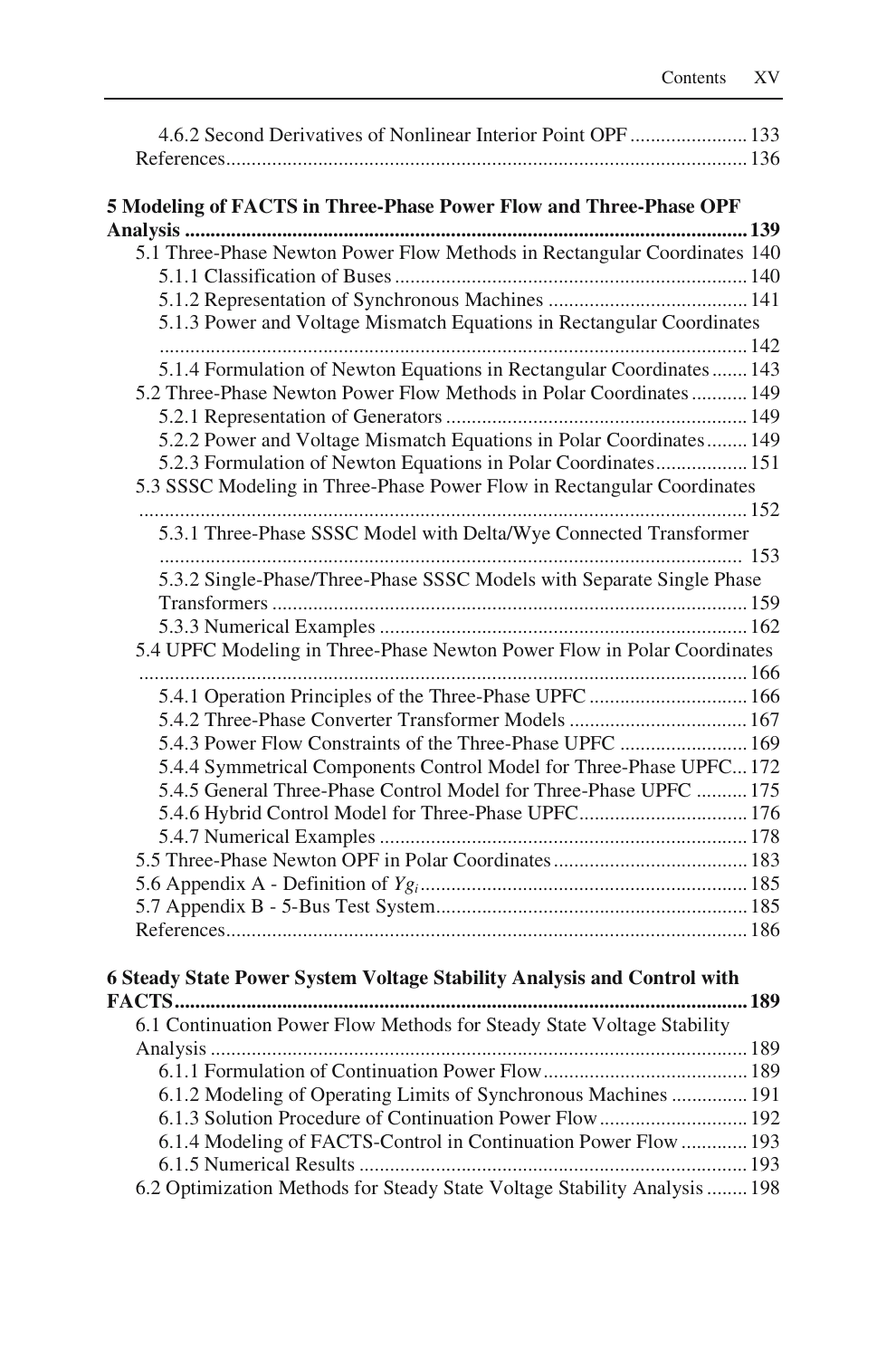| 6.2.1 Optimization Method for Voltage Stability Limit Determination 198    |
|----------------------------------------------------------------------------|
| 6.2.2 Optimization Method for Voltage Security Limit Determination  199    |
| 6.2.3 Optimization Method for Operating Security Limit Determination. 200  |
|                                                                            |
|                                                                            |
| 6.3 Security Constrained Optimal Power Flow for Transfer Capability        |
|                                                                            |
| 6.3.1 Unified Transfer Capability Computation Method with Security         |
| .205                                                                       |
| 6.3.2 Solution of Unified Security Constrained Transfer Capability Problem |
|                                                                            |
| 6.3.3 Solution Procedure of the Security Constrained Transfer Capability   |
|                                                                            |
|                                                                            |
|                                                                            |
|                                                                            |

## **7 Steady State Voltage Stability of Unbalanced Three-Phase Power Systems**

| 7.1 Steady State Unbalanced Three-Phase Power System Voltage Stability. 217 |  |
|-----------------------------------------------------------------------------|--|
|                                                                             |  |
| 7.2.1 Modeling of Synchronous Machines with Operating Limits  218           |  |
|                                                                             |  |
| 7.2.3 Formulation of Continuation Three-Phase Power Flow  220               |  |
| 7.2.4 Solution of the Continuation Three-Phase Power Flow  222              |  |
| 7.2.5 Implementation Issues of Continuation Three-Phase Power Flow 223      |  |
|                                                                             |  |
| 7.3 Steady State Unbalanced Three-Phase Voltage Stability with FACTS  232   |  |
|                                                                             |  |
|                                                                             |  |
|                                                                             |  |
|                                                                             |  |
|                                                                             |  |
|                                                                             |  |
| 8 Congestion Management and Loss Optimization with FACTS  239               |  |
|                                                                             |  |
|                                                                             |  |
|                                                                             |  |
|                                                                             |  |
|                                                                             |  |
| 8.3.1 Modelling of LFC for Cross-Border Congestion Management 245           |  |
| 8.3.2 Determination of Cross-Border Transmission Capacity 247               |  |
| 8.3.3 Estimation of Economic Welfare Gain through LFC 248                   |  |
|                                                                             |  |
|                                                                             |  |
|                                                                             |  |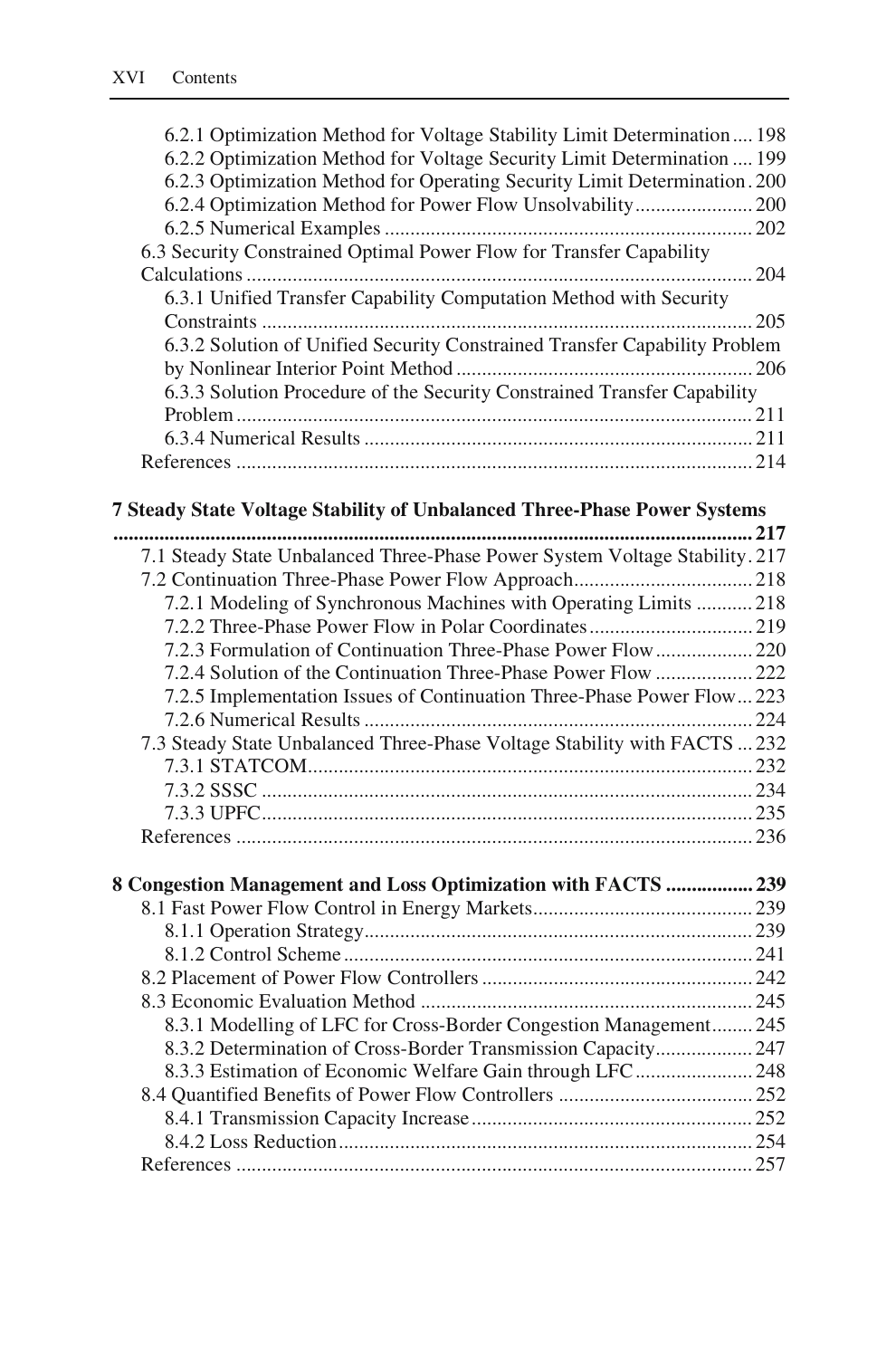| 10 Autonomous Systems for Emergency and Stability Control of FACTS269 |  |
|-----------------------------------------------------------------------|--|
|                                                                       |  |
|                                                                       |  |
|                                                                       |  |
|                                                                       |  |
|                                                                       |  |
|                                                                       |  |
| 10.3.1 Autonomous Components for Damping Control 281                  |  |
|                                                                       |  |
|                                                                       |  |
|                                                                       |  |
|                                                                       |  |
|                                                                       |  |
|                                                                       |  |
|                                                                       |  |
|                                                                       |  |
|                                                                       |  |
|                                                                       |  |
|                                                                       |  |
| 11.2.5 Loadability Calculation based on OPF Techniques 303            |  |
|                                                                       |  |
|                                                                       |  |
|                                                                       |  |
|                                                                       |  |
|                                                                       |  |
| 12 Modeling of Power Systems for Small Signal Stability Analysis with |  |
|                                                                       |  |
|                                                                       |  |
|                                                                       |  |
|                                                                       |  |
|                                                                       |  |
|                                                                       |  |
|                                                                       |  |
|                                                                       |  |
|                                                                       |  |